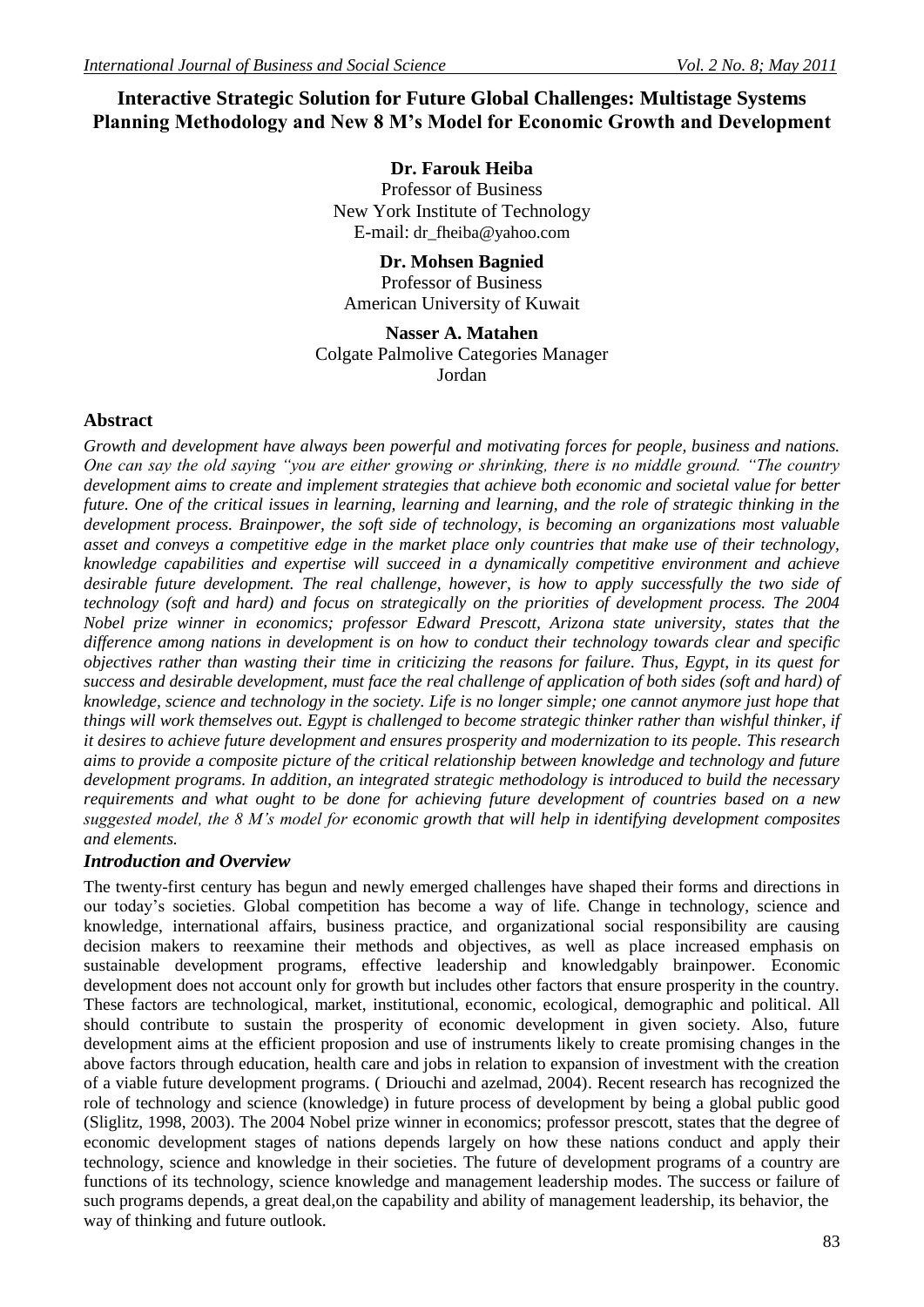Leadership role is responsible for building learning climate, shared vision and challenge prevailing mental task. It is also responsible for building organizations where people are continuously expanding their capabilities to shape their future for desirable outcomes.Shakespeare once said: "some are born leaders, some achieve leadership, and some have leadership." Also strategic human resource knowledge is considered, these days a valuable asset and a competitive advantage factor for any sustainable development.

Thus, any country, in its quest for successful future development, must redesign its destiny through strategic thinking towards effective leadership and knowledgeable human resources, conducting appropriate technology and science to ensure the desirable prosperity of its people.

### *The Role Technology and Knowledge in Economic Performance*

Driouchi and Anders conducted a regression analysis on the effects of knowledge (technology, science, etc.) on aggregate economic performance using data from the United National Development Program (UNDP) and the World Bank for four groups of countries during 1995 – 2001. The results indicated that knowledge is a key driver for economic growth for each group of countries. Also, variation in economic performance among these groups may be related to the timing of investment in education, R&D, and information technology, as well as economic policies that affect trade and foreign direct investment. (Driouchi and Anders, 2003).

In recent years, A great deal of research on the role of technology, science and knowledge in future development and its impacts on nation's growth and prosperity have been conducted by many scholars and top authorities in the interdisciplinary fields. The research findings are significant and useful for countries which want to enrich their knowledge, technological capability and ability profiles and adopt the appropriate market competitiveness factors for desirable growth, performance and prosperity. Factors such as infrastructure building, missing institutions establishment, human and natural resources investment, socio cultural development, image positioning, consumer driven, quality focused, motivation, ethics, communication, loyalty, etc. are critical for future development reality.

### *Major Trends in Technology (Knowledge) Components and Development Indicators*

A number of cross-cultural empirical research in developing countries repealed that the overall development performance indicators are related directly to the role of science, technology and knowledge in societies. (Driouchi and Azelmad, 2004) Such indicators can be briefly grouped within a new 8 M's model which can be considered as of a base in order to describe and analyze growth and development indicators for an economic system or a country



## **8 M'S Model Composite Elements**

In order to have a precise overview about which elements will be studied throughout the multistage planning system, measure deviations of future scenarios, elements of the 8 M's model have to be studied thoroughly as they will be a key determinants towards measuring the overall growth of a social and economic system Population and labor force, Life expectancy at birth and health issues in 10, 20 or 30 years, Income per capita, School enrollment, Secondary and tertiary enrollment, Gross tertiary science enrollment or Qualification of human capital, are all critical composites that have to be studied in order to have a fair view of Manpower,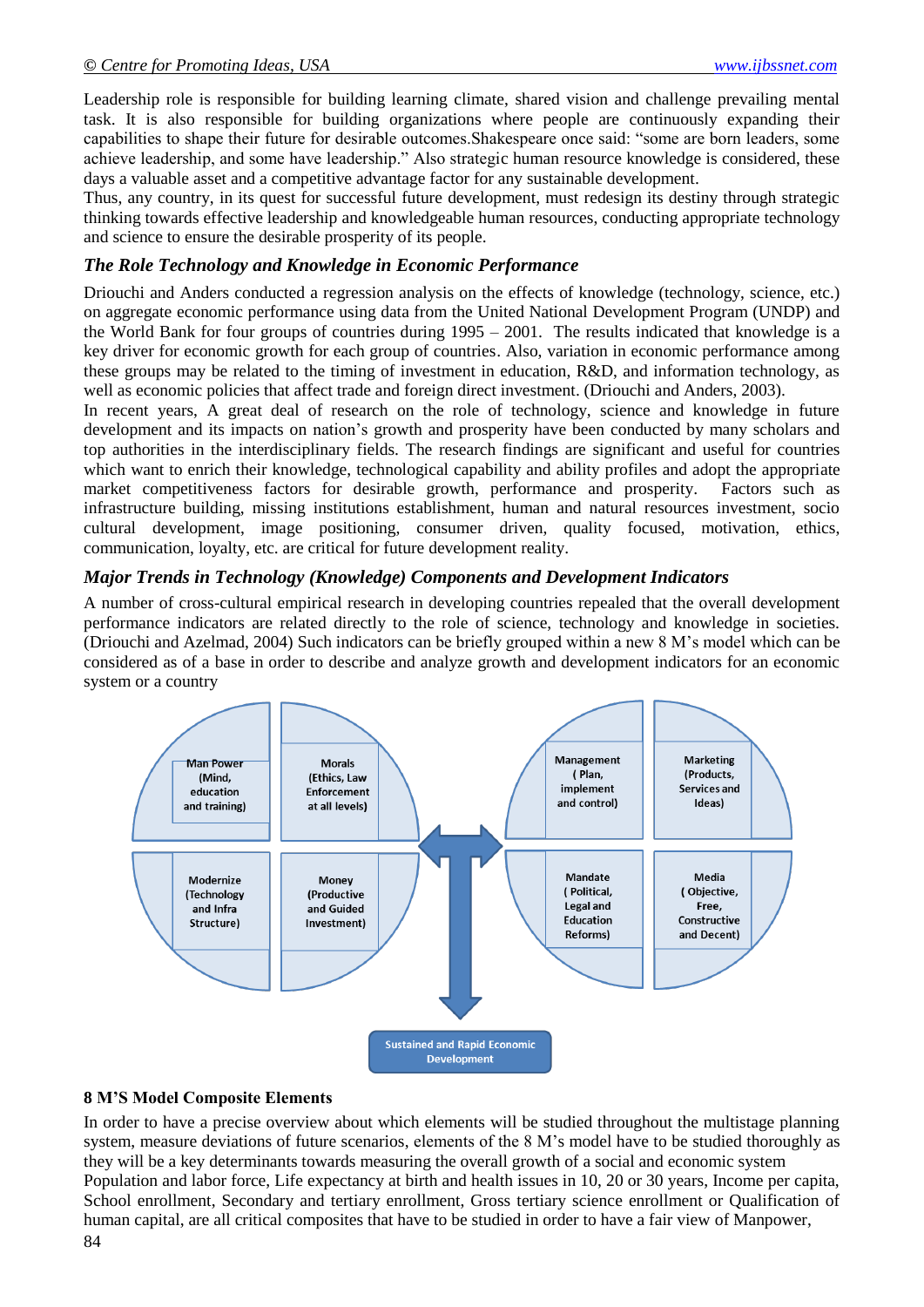Researches in R&D, Patents granted to residents, Trade in high technology and technology achievement, Telephone network, Number of utilized computers, Internet hosts and users will be the composites of the modernize factor, which main objective would be to measure the modernization movement in communities.

Quantifying the composites for each of these elements will give the opportunity to establish a holistic comparison system, through which a community can measure its own movement, whether it was towards growth or decline, other elements are easily measured, like Inflation rates, export and import numbers growth or decline, budgets and deficits value, monetary policies advancement and other economic dimensions, productive and guided investments that can be judged through financial policies a system or a country might and capable of having to guide investments that support specific sectors in specific time periods, measuring the return on guided investments and guided investments strategies affectivity, which will contribute to the overall growth of the economy, are all elements of the Money factor.

Capitalize on the ability of the country to manufacture its own products, services and market it properly in and out of the country itself, Marketing dimension of the model is really important because it measures the development achieved in marketing studies and auditing reports, consumer research, Number of competing business in a single sector in the market, Newly developed products and services, Average marketing staff members within a single business community. Marketing functions development can reflect an increased competitive environment which will lead to developing the quality of competing products and services, creating educated and well informed customer groups, increasing the overall added value of the economic system of the country. The Management factor on the other hand discusses overall productivity of the business community, management process, employees – management satisfaction levels, turnover rates within business communities, strategic overview, human resource policies, culture, style and communications systems and channels, organizational research and development. Factors composites can be efficiently used to identify overall factor trends precisely, hence, having the ability to forecast the and quantify how time periods, if no unplanned for interventions occur, would affect these composites



## *Strategic Multistage Systems Planning Methodology*

The methodology consists of three stages and seven steps composed of various internal phases as follows

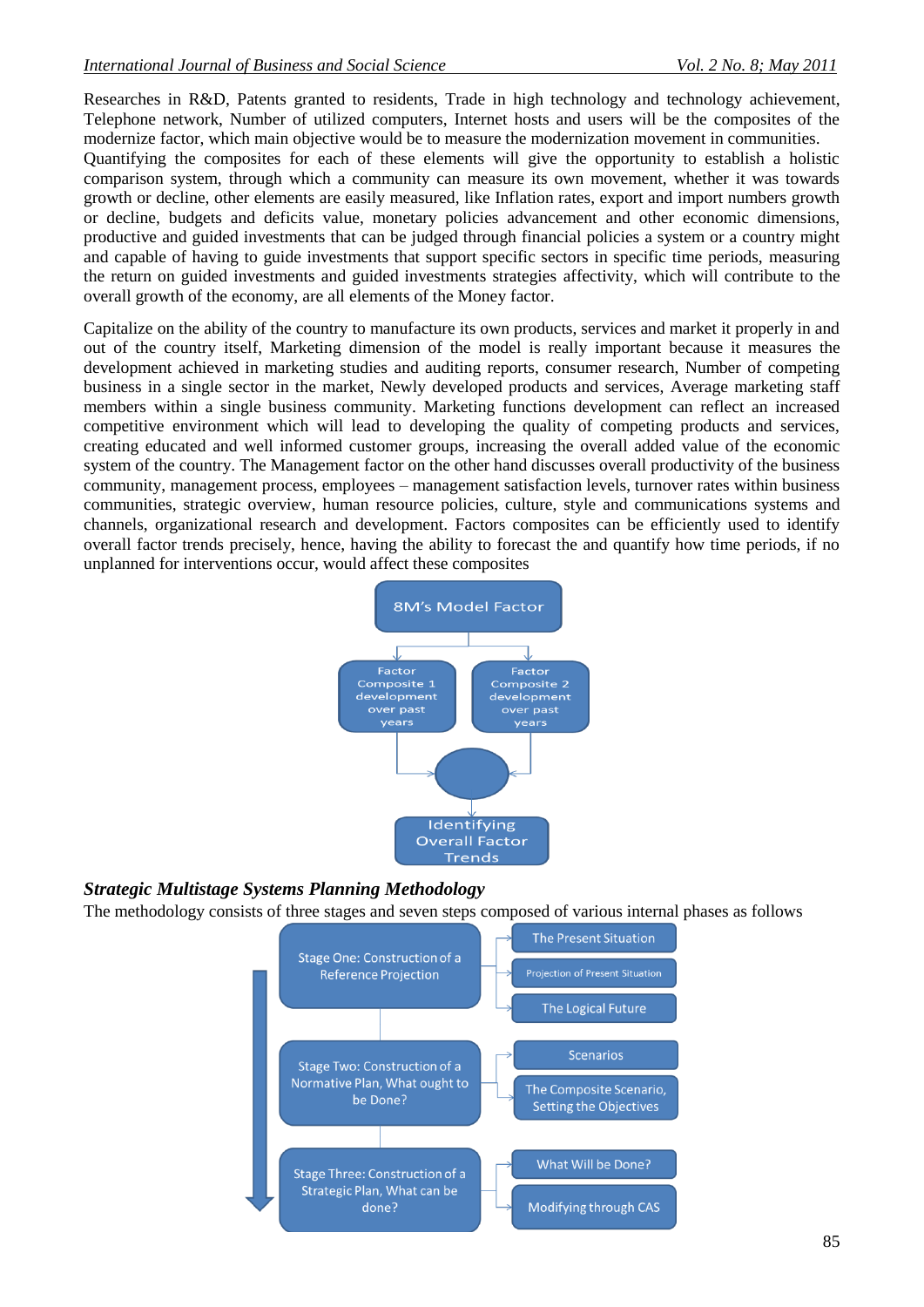This research aims to provide a composite picture of the critical and close relationship between technology, science, knowledge and future development of a given country. Thus, a strategic multistage system planning methodology is introduced, combined with the 8 M's model mentioned before in order to build the necessary requirements, and what ought to be done for achieving a bright successful future development in a country.

## *Stage I: Construction of a Reference Projection*

The initial planning task consists of the construction of a reference projection, whose basic purpose is defining the interactive problems that might be found in today's situation in a country for any of the 8 M's model elements or their descriptions

### **Step 1: The Present Situation**

It will represent an extrapolation of present societal trends from the 8 M's Model and yield a picture of what a social system (e.g. a country, a city and company, etc.) will be like at various points in the future (10, 20, 30) years) if there are no planned interventions during its evolution, namely if growth and development remain uncontrolled. So, as we are speaking of Manpower element and its various projections at different points in the future, we come to study its basic composites which would help us create a precise outlook on its future, same goes for Mandates, Marketing, Management and the rest of the 8 M's model factors

#### **Step 2: Projection of Present Situation**

The basic projection can be constructed to show three future levels of events, Optimistic, Pessimistic and Logical future, as we have previously mentioned, composites of8 M's Model would help us defining current trends to help us create three future levels of events, The human development trends, The human freedom and democracy, Gender empowerment measure, Economic freedom and diversity, Corruption perception and practice, Human poverty prospected levels with the current economy growth, Urbanization rate, Health system performance indicators, all of these trends can be identified by taking a closer look at elements composites, thus generating an overview or a realistic projection for where things are heading towards for the different points of the future.

### **Step 3: The "Logical future" of the system which determines the Critical Continuous Problems**

From the three future levels, one can determine the true nature of the critical continuous (chronic) problems that latent in the present i.e. those which are to remain severe problems far into the future which will require special attention. From such a map of the situation, it becomes possible, then to begin to design appropriate scenario, which will reveal in a general way the types of interventions (policies) that should be considered in order to handle chronic problems mentioned earlier.

### *Stage Two: Construction A Normative Plan: What ought to be done?*

The following task is developing the normative plan, the formulation of such a plan consist in the setting of desired "ends", Objectives and goals, we always have to bear into consideration that some chronic problems are complex, and only an integrative solution that attacks several issues would help in solving these for the long run. Generating Pessimistic and optimistic future scenarios will prove in handy creating a great pool of various possible forecasts and future events that would help researcher and decision makers in identifying across which level of future are they proceeding, which events or trends contributed in towards heading to that level, what is needed to maintain or alter the current progress.

### **Step 4: designing Alternative future scenarios**

The main procedure for end-setting is that visualization of alternative desirable futures that one is capable of conceiving in replacement of the logical future obtained by building reference projection. Once the reference projection has been constructed, the question becomes how to change it to gain desired or preferred outcomes. The vehicle that serves accomplish this procedure is called scenario, meaning judgmental definition and description of alternatives. If more than one scenario has been developed, then one obtains a set of alternative futures. Such futures differ from the logical future in the sense that they are willed rather than extrapolated; they represent the results of imagined voluntary interventions into the current situation

### **Step 5: the composite scenario and setting objectives**

The next step can be taken by integrating the scenarios (alternative futures) that were found to be acceptable (desirable, preferable) in a composite scenario, this scenario attempts to bring together the major developments foreseen in the fields of politics,economic, attitudes, technology, science, urbanization and modernization patterns, and other similar dimensions of the generally accepted future insofar as they are relevant to the planning being done. The composite scenario needs to be worked on until it can be said that it represents the state or outcome toward which the decision makers want the whole.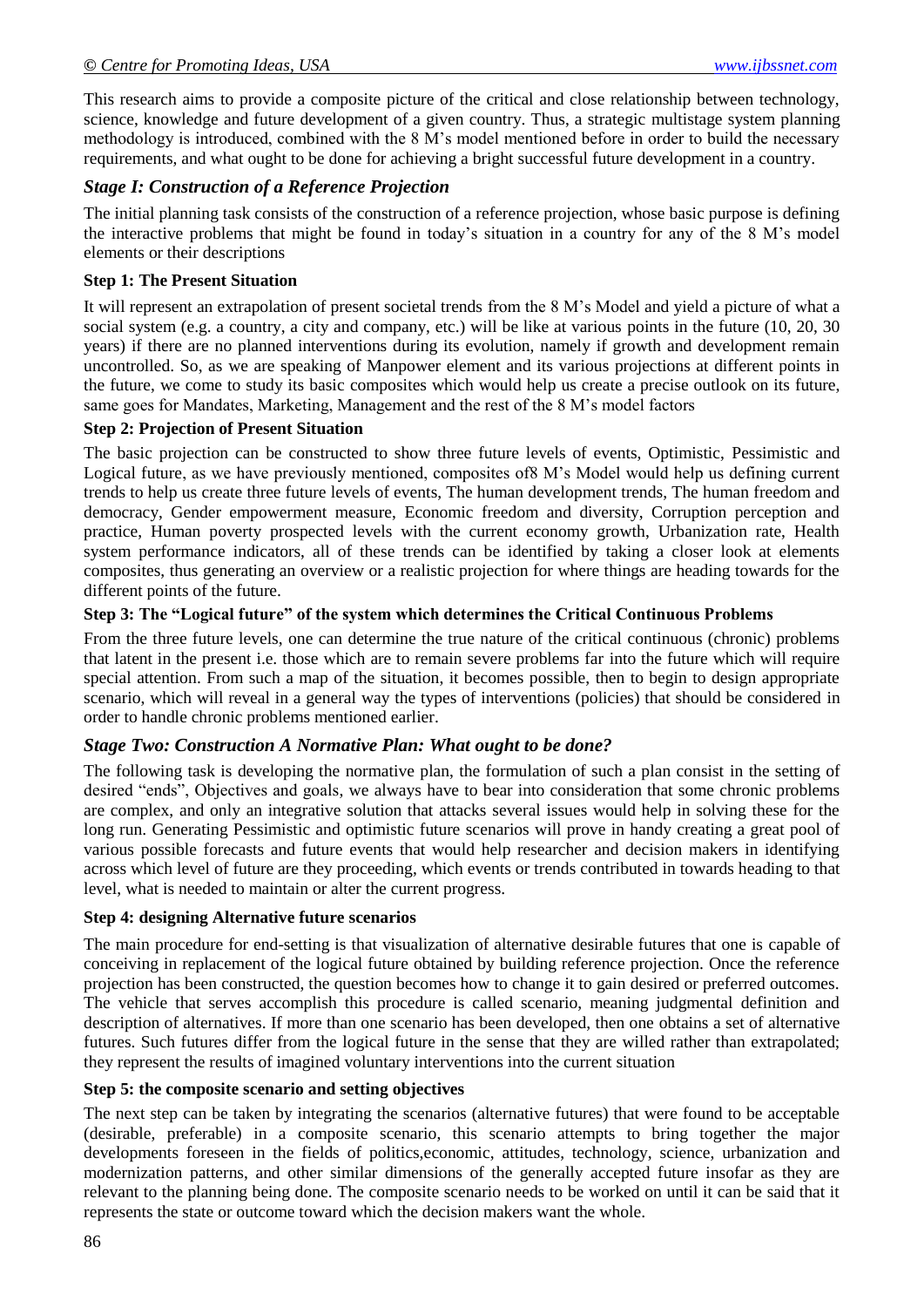System to evolve in analyzing the composite scenario, it will be also necessary to clarify the most important trade-offs i.e. costs to other values in terms of implementing any specific decision, that's why an integrative approach is advise, taking into consideration all composite elements in 8 M's model, this would allow decision makers to implement decision without damaging related values. There by clarifying for the decision makers the best options that are open to them, as well as, completion of this stage of planning is what called the normative plan, the composite scenario defines what ought to be done for every aspect and composite element.

### *Construction of the Strategic Plan: What can be done?*

Once the overall image of the desired future has been clarified in terms of objectives to be pursued and of the situation that is relevant to them, planning enters the "how" phase. This generally consists of the determination of the means that will be needed to draw the path between present projection and goals using alternative scenarios, and the best – most efficient, most economical, most direct, etc – strategies that could be adopted to reach that goal. Thus, the guiding concept of a strategy is the goal. The development of alternative strategies, their selection and ordering under specified goals, is the core of the strategic planning. It is at this stage that the whole process begins to be bounded by analyses of what the system can do. The important aspect of strategic planning is the control scenario, wherein the characteristics of the future situation are then projected backward into the present illuminating the present situation from a new angle of vision.The control scenario both adjusts and enriches the feasible image that is taking shape as the planning process moves forward.

### **Step 6: designing the tactical and organizational plans: what will be done?**

Tactics are often defined as activities needed to implement strategies. Either the system must be reorganized to define ( at the tactical or operational level) interventions – i.e. policies – or a special instrumentally must be designed and set in place as a part of the system to carry out such policies and control their manifold short-run effects day-to-day. The design (and management) of these instrumentalities belongs to organizational planning which involves also the design of new institutions. In conjunction the phases of this task define what, under surrounding circumstances, i.e. reorganized constraints, will actually be done. The forgoing work will yield a general plan, which will organize the overall objectives and the trade-off relationships between them. In other words, it will tell to what extent one may pursue one objective at what cost to other objectives, and will thus enable one to seek a balanced policy for the maximum realization of all of our objectives taken together. Thus, an order of priorities in planning and implementation becomes established.

## **Step 7: modifying the plan through field testing and the continuous adjusting system (CAS)**

It is both possible and highly advisable, after completing the entire above work subject the conclusions reached to a survey of selected sets of decision-makers chosen by the interest party. In light of the findings obtained in the survey and adjusted to what emerges as the real views and desires of decision makers. This method of adapting findings to authoritative options can be iteratively continued to change the basic plan as it is being implemented, thereby keeping it flexible and dynamic.



## *Summery and Conclusion*

This research has provided a composite, integrated picture of the critical relationship between knowledge, technology and future development programs, using the new 8 M's model to build a composite standard elements which, and through the multistage systems planning methodology, decision makers are able to have a measurable forecast of growth opportunities through future scenarios,they are also able to measure present –